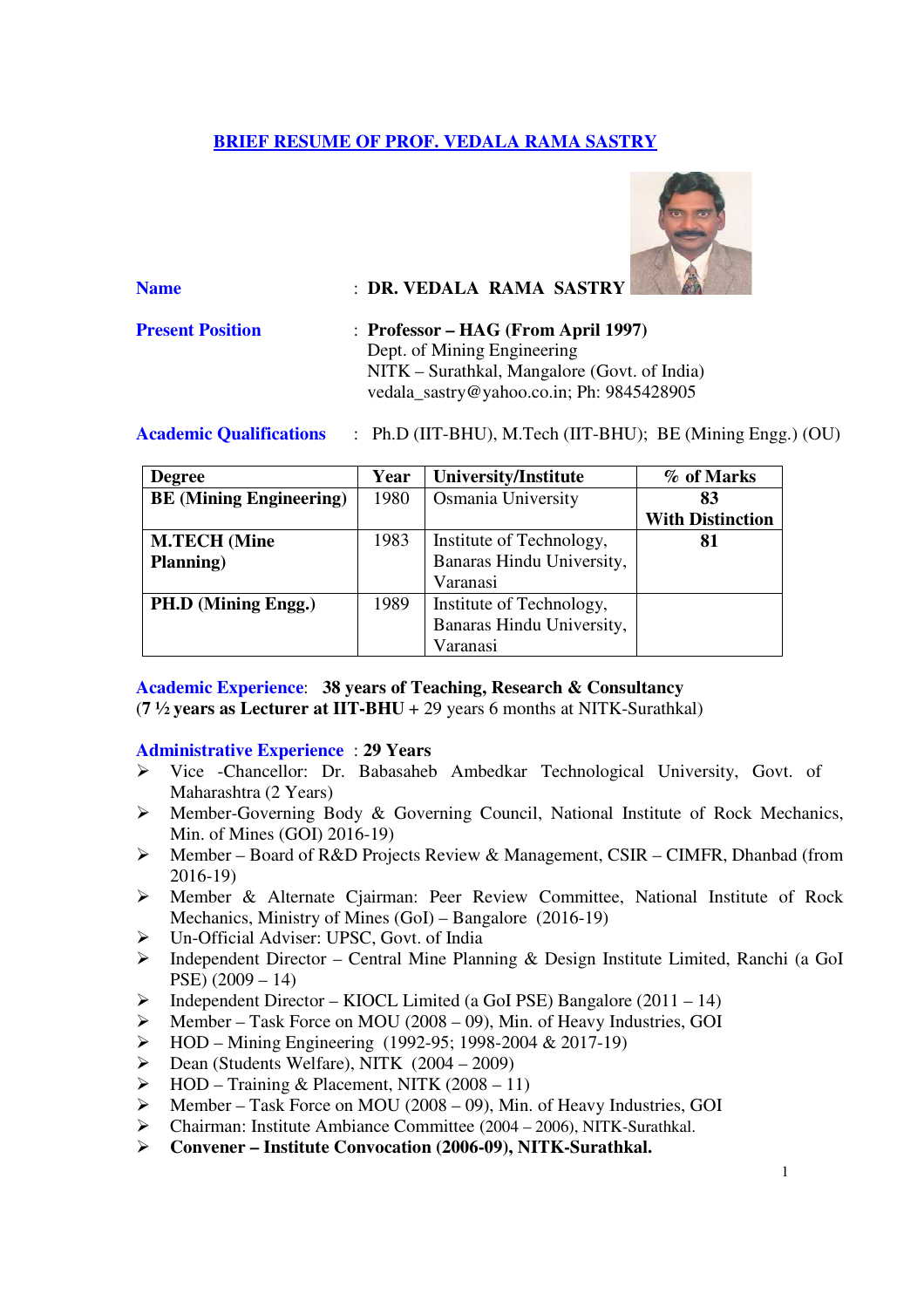- Chairman Finance Committee: Golden Jubilee Celebrations (2009-10), NITK-Suratkal.
- $\triangleright$  Member: Board of Governors, Dr. Thimmaiah Institute of Technology (KGF),

## **R & D Projects Handled**: **16** [@Rs. 2.24 Crores]

### **Research Guidance: Ph.Ds – Awarded-10; Ongoing-2; M.Tech (Geo-technical Engg. & Construction Technology Management - Civil Engg.) – 49**

Areas of Specialization: Rock Engineering; Tunneling; Controlled Blasting; Rock Dredging; Tendering & Contracting

### **Ph.D Guidance:**

### **Awarded: 10**

 1. Name: Vijay Kumar Gogineni *Topic: A study into the Optimization of Fan Pressures for Single and Multiple Fan Networks*  2. Name: H.S. Venkatesh *Topic: Influence of Explosive Charge on Blast Vibrations in Surface Mines.* 

- 3. Name: M.S. Venkata Ramaiah *Topic: Studies on the Influence of Contact Roof Zone and Worked Out Lower Seam on Strata Behaviour in Longwall Panels in Godavari Valley Coalfields, India.*
- 4. Name: Nair Roshan *Topic: Investigation into Stability and Design of Barriers in Longwall Panel*s.
- 5. Name: Karra Ram Chandar *Topic: Study of the Influence of Initiation System and Pattern on Blast Results.*  6. Name: Nalini Elizabeth Rebello
- *Topic: Studies on Underground Openings Under Static and Dynamic Loads.*  7. Name: Sandy Kumar Reddy

*Topic: Stability of Barrier Pillars and Development of Design Guidelines for Blasting Gallery Panels in Thick Coal Seams.* 

- *8.* Name: Nagesha K.V. *Topic: Prediction of Dust Dispersion from Drilling Operation in Surface Mines*  9. Name: Sripad
- *Topic: Study of Stability Issues of Large Caverns in Himalayan Region*  10. Name: Raghu Chandra. G
- *Topic: Studies on Seismic Energy of Ground Vibrations due to Blasting based on Signal Processing and Electrical Energy Generation.*

### *On Going: 3*

- 1. Name: G.C. Naveen (Reg. No. 177063 MN501)  **Topic: Study on prediction of crack initiation and propagation in structures due to blast induced ground vibrations using digital image processing.**
- 2. Name: Santosh Chandu Pawar (Reg. No. 187080 MN 500) **Topic: Rock mechanics instrumentation – High speed videography**
- 3. Name: N. Channabassamma (Reg. No. 217 MN 002) **Topic: Numerical modelling of the stability of large underground caverns**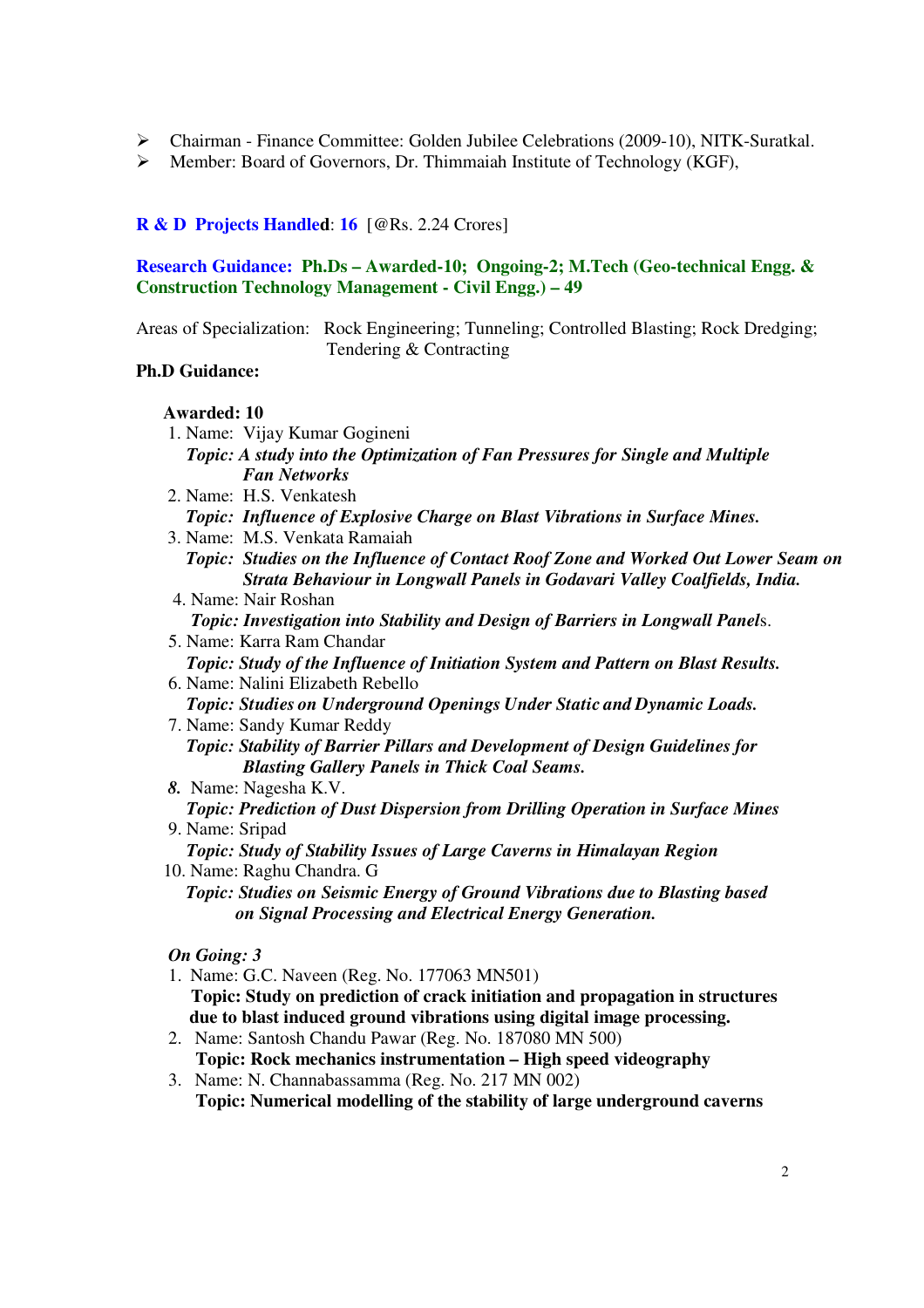## **Industrial Consultancy Projects Handled : 202**

**[Ports (19) + Coal (28) + Limestone & Iron Ore Mines (52) + Stone Quarries (59) + Civil & Infra Projects (44)]** 

 **[Mine Planning, Blast Design, Controlled Blasting, Slope Stability, Geotechnical Investigations, Rock Dredging & Under Water Blasting] Some of the Important Clients:** 

- *GAIL India Limited (CNG Pipeline Projects)*
- *Punj Lloyd Limited (CNG Pipeline Project of GAIL, Govt. of India)*
- *HPCL (CNG Pipeline Projects) & Development of Phase-II Installation of Mangalore Project.*
- *ISPRL, Mangalore*
- *Bangalore Metro Rail Corporation Ltd.(2011 2015 for 4 years)*
- *Project Seabird, Karwar*
- *Kudankulam Nuclear Power Project*
- *Indian Navy, Mumbai, Rock Dredging in Navy Harbour*
- *Dredging Corporation of India Limited, Govt. of India*
- *Visakhapatnam Steel Plant, Rashtriya Ispat Nigam Limited*
- *Ham Dredging & Marine Contractors, Netherlands*
- *L&T-Hochtief JV, Project Seabird, Karwar*
- *New Mangalore Port Trust, Govt. of India*
- *Mangalore Refinery & Petrochemicals Ltd., Govt. of India*
- *Tuticorin Port Trust, Govt. of India*
- *Cochin Port Trust*
- *Mumbai Port Trust*
- *Karnataka Neeravari Nigam Ltd., Dept. of Irrigation, Govt. of Karnataka*
- *Karnataka Power Corporation Limited, Govt. of Karnataka*
- *Karnataka Urban Infrastructure Development & Finance Corporation Ltd., Govt. of Karnataka*
- *SKANSKA Cementation International, Project Seabird, Karwar*
- Singareni Collieries Co. Ltd., Govt. of Andhra Pradesh
- National Mineral Development Corpn. Ltd., Govt. of India
- Kudremukh Iron Ore Company Ltd., Govt. of India
- **Karwar Port**
- *Dharti Dredging & Infrastructure Ltd, Rock dredging in Tuticorin Port.*
- Gujarat Ambuja Cements Ltd.
- Northern Coalfields Limited
- KCP Cement, AP
- Satna Cement Works, UP
- BALCO, Amarkantak, MP
- Dalmia Cement (Bharat) Limited
- India Cements Ltd.
- Raasi Cement Works & Yerraguntla Cement Works)
- Mysore Minerals Limited, Govt. of Karnataka
- Madras Cements Limited
- The Ramco Cements Limited
- *UltraTech Cements Limited*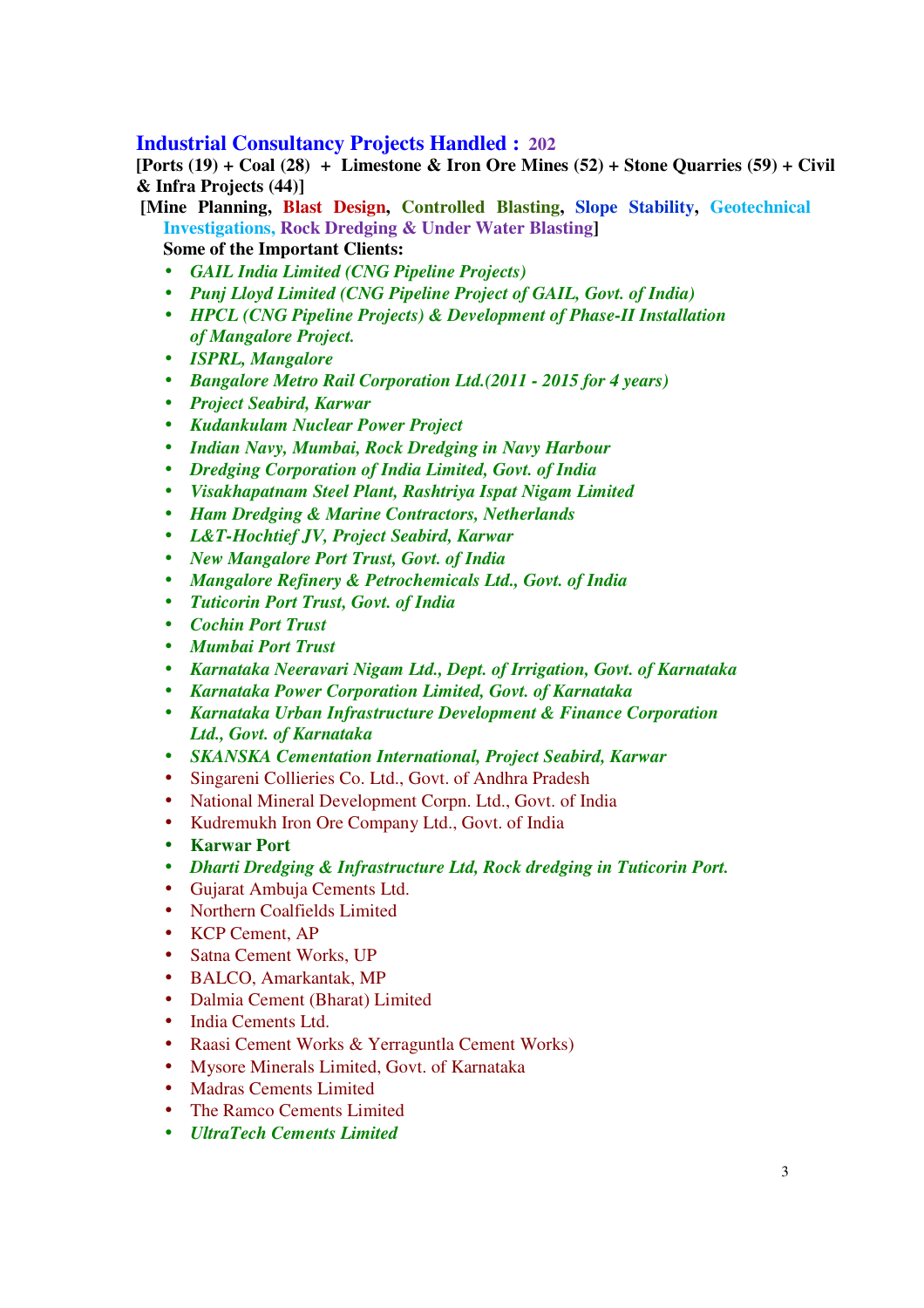- *Sandur Manganese & Iron Ores Limited, Slope Stability Planning*
- *Jaisu Shipping Co. Pvt Limited, Mumbai Port Trust*
- *JK Cement Works*
- *Kalpataru Power Transmission Ltd.*
- *Parasakti Cement Industries Ltd.*
- *Visakhapatnam Port*
- *Chettinad Cement Corporation Ltd.*
- *My Home Industries Limited*
- *Priya Cements Limited*
- *Sagar Cements Limited*
- *Rock & Reef Dredging (P) Limited*
- *Rain Cements Limited*

**Books / Proceedings Edited: 10** 

**Publications: 196 (**International: 77**;** National: 119)

**Expert Lectures:** More than 65

### **Achievements / Recognitions:**

- **Dr. Rajendra Prasad Gold Medal for Best Paper Published in Jl. The Institution of Engineers (India),** for paper on "Stress Distribution on Blasting Gallery Barrier Pillar due to Goaf Formation during Extraction", **Award presented in 32nd Indian Engineering Congress held at Chennai, Dec. 20-22, 2017.**
- **Luminary in Mining Education in India Award, CSIR-CIMFR (Dhanbad),** Presented by Hon'ble Union Minister for S&T, Dr. Harshvardhan, in Vigyan Bhavan, New Delhi, on Feb. 15, 2017.
- **Best Paper Award** *for paper on "Signal processing computation based seismic energy estimation of blast induced ground vibration waves",* **IEEE-Int. Conf. Distributed Computing, VLSI, Electrical Circuits and Robotics (DISCOVER 2016)**, Aug. 13-14, 2016, NITK-Surathkal, India (Co-author: G. Raghu Chandra) [Scopus Indexed] .
- **Hindustan Zinc Limited Gold Medal for Best Paper Publication** in Jl. The Institution of Engineers (India during 2008-09.), Award presented on Dec. 11, 2009 at  $21<sup>st</sup>$  Indian Engineering Congress held at Mangalore, December 2009.
- **Dr. Rajendra Prasad Gold Medal for Best Paper Publication** in Jl. The Institution of Engineers (India), 2006-07, Award presented on Dec. 21, 2006 at 19th Indian Engineering Congress held at Guawhati, December 2007.
- **Best Paper Presentation Award**  "Blast design for improved productivity of machines in surface mines" presented in National Convention on Mechanization for Profit in Mining, Organized by **Mining, Geological & Metallurgical Institute of India**, Bangalore, Nov.25- 27, 1994.
- **Sponsored by the Ministry of Env. & Forests, Govt. of India, to USA and Canada** as a part of World Bank project on "Environmental Management – Carrying Capacity Building Approach", in 2003.

### **Countries Visited**: USA, Canada, Australia, Singapore, Oman, Hongkong, Thailand, Vietnam, Cambodia (with exposure to Foreign Universities, Govt. Agencies, Industries & Research Organizations)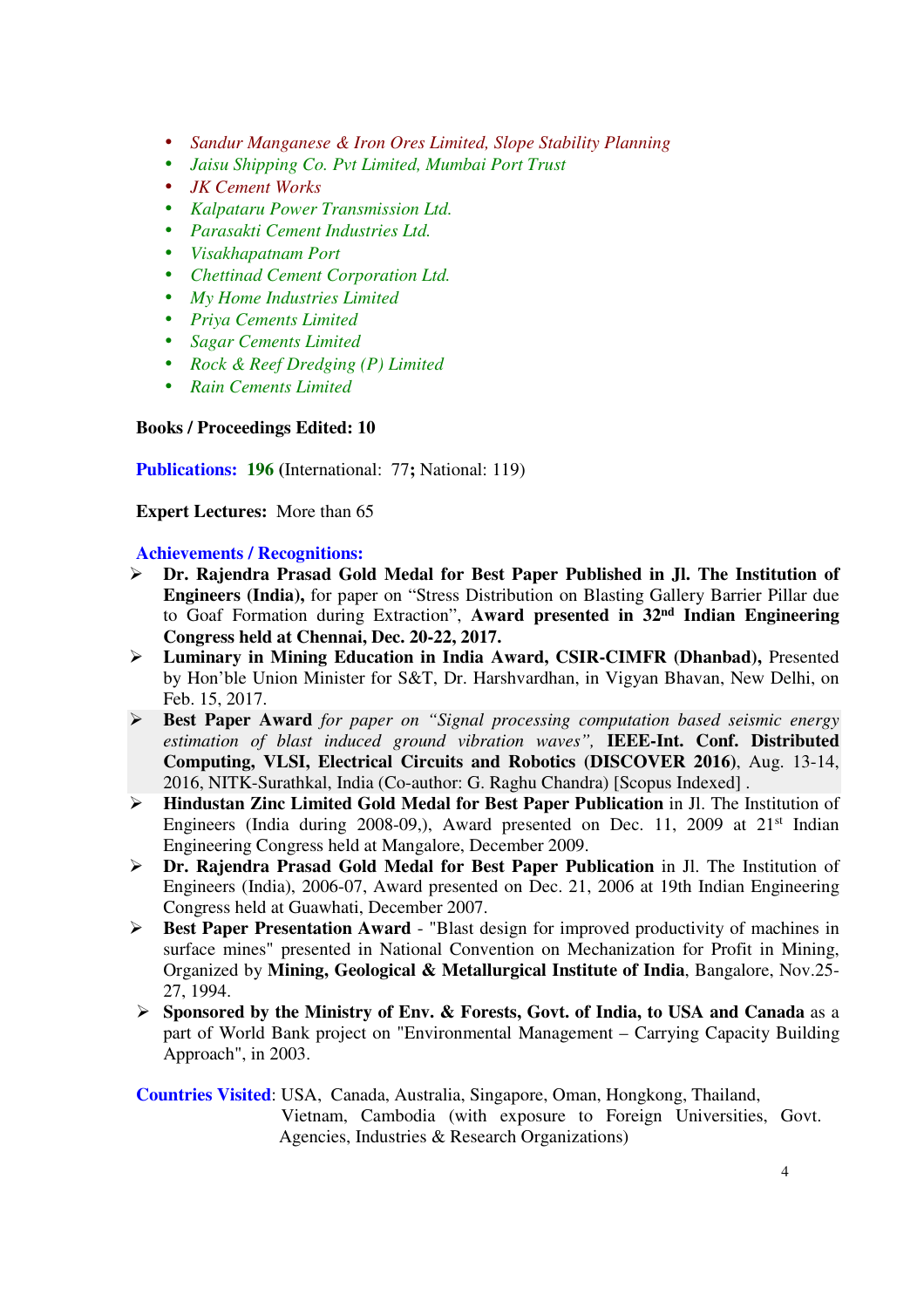### **Memberships of Professional Bodies:**

- $\triangleright$  Fellow of The Institution of Engineers (India)
- Life Member Indian Society for Rock Mechanics & Tunnelling Technology
- Life Member Indian Society for Technical Education
- Life Member Mining Engineers Association of India
- Member, European Federation of Explosives Engineers (EFEE)

### **Co-curricular and Extra-curricular Activities:**

- Very active in organizing and participating in co-curricular and extra-curricular activities.
- Member of various academic bodies at the Institute and out side also.
- Chairman: SPICMACAY, Varanasi Chapter, 1989-91.
- Co-Chairman: IT Gymkhana, BHU, 1981-1991
- Chairman: Music Club, NITK.
- Hostel warden: BHU 1989-1991.
- Actively engaged in participating and organizing cultural programs.
- President, Rotary Club, Surathkal (2007) & actively involved in Social Work.
- **Active in Singing & Dramatics.**

#### **SOME OF THE MAJOR INITIATIVES TAKEN UP AS VICE-CHANCELLOR OF TECHNICAL UNIVERSITY OF MAHARASHTRA**

**in two years – with 206 Affiliated Institutions of Engineering, Pharmacy, Architecture & HMCT** (Wit In-charge Registrar, No Dy. Registrar, No Asst. Registrar and 4 Office Superintendents)

- **Made scoring of a Minimum of 25 Marks mandatory in End-Semester Examination conducted by the University** for clearing any subject, even if a student gets 40/40 of internal marks (which was not there earlier).
- *Introduced Minor Degree from 2020-21 AY*, *as a part of implementing NEP-2019* e.g. a student of B.Tech Civil earning 20 credits from 5 subjects in Computer Engg. will get B.Tech in Civil Engg. with Minor in Computer Engg.
- *Introduced Honours Degree as a part of implementing NEP-2019* e.g. a student of B.Tech Civil earning 20 credits from 5 Advanced Master's Level Courses in Civil Engg. gets B.Tech degree in Civil Engg. with Honours.
- Got entire Syllabi Revamped for all the Disciplines with Uniformity of about 160 Credits for all branches of engineering.
- *First VC in the country to have started ATMANIRBHAR BHARAT CELL, on August 15, 2020, Inaugurated by His Highness Governor of Maharashtra - Shri Bhagat Singh Koshyari in the presence of Honourable Union Minister - Shri Prakash Javadekar. with an aim to promote innovation, incubation and Startup activities, to have collaboration with different organizations and Government to support Startup Projects of students.*
- *Made it mandatory for all the students of University to go for ONLINE LEARNING of 20% courses in every Semester.*
- **Responsible for the sanction of Section-8 Company** for the University for promoting "Innovation, Incubation & Entrepreneurship" activities with a grant of Rs. 5 Crores.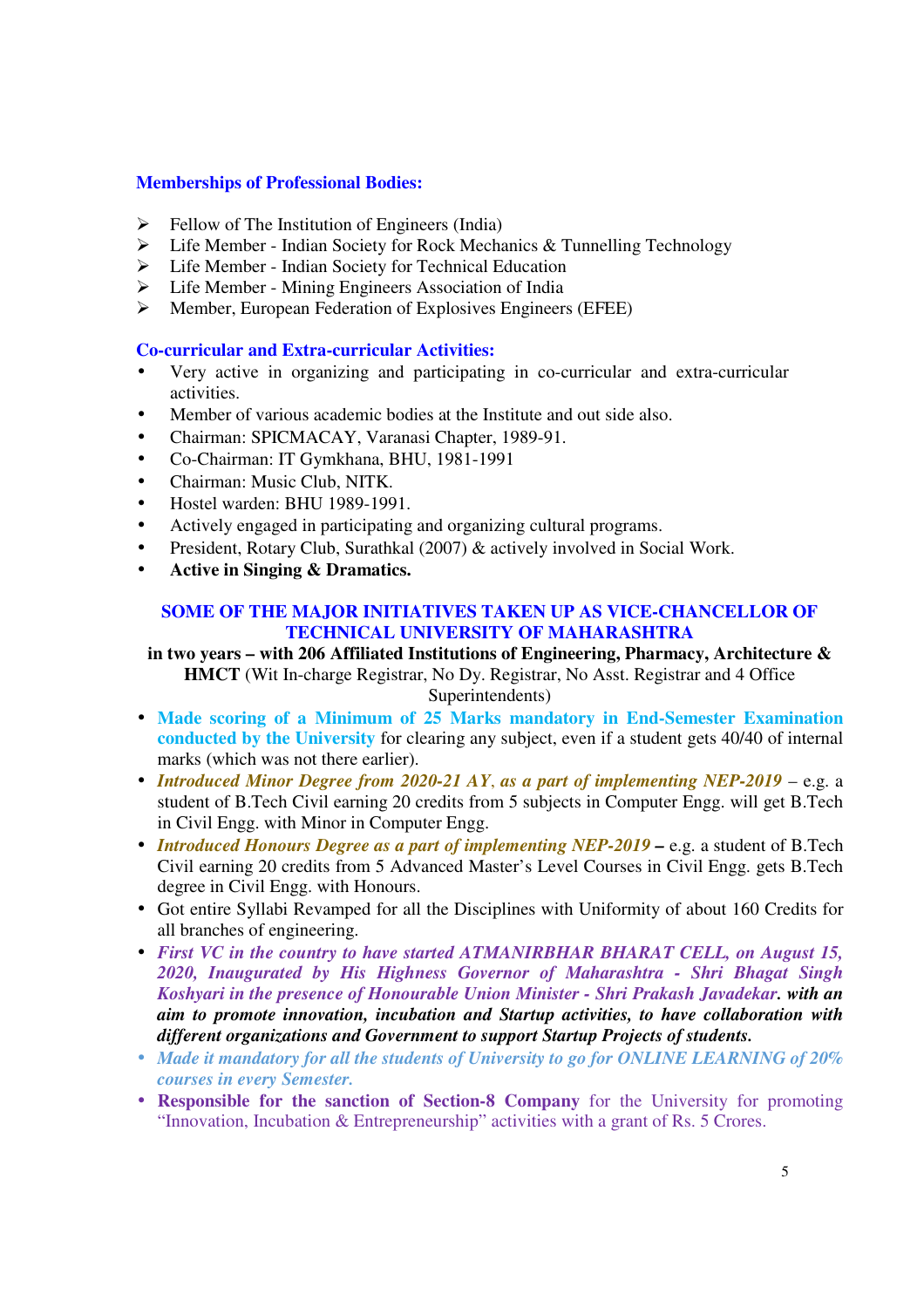- *Introduced Seminar as a Compulsory Subject at I & II Semester Leve*ls to encourage students' expressive abilities and remove stage fear and instill confidence, and *connect to society.*
- Introduced **Minor Project Compulsory from III to VII Semesters** of B.Tech, *as a part of implementing NEP-2019 to enhance creativity and encouraging to connect to society by taking up small problems related to nearby towns, villages, etc.*
- VIII Semester **dedicated to Internship** / In-house Project work.
- *Introduced the concept of doing projects in association with Governmental agencies* like Panchayat raj, Irrigation, PWD, Roads & Buildings, Health Centers, Revenue & Statistics Departments, Agriculture Departments, etc., so that students get connected to societal activities and contribute in improving Govt. Departments functioning, and to **Sensitize students towards society**.
- *Introduced Credit Transfer as a part of implementing NEP-2019:* students can take courses from Other designated Universities, IITs, NITs, IISC, and earn credits for a given subject, and University will accept Transfer of those credits against given subject. More than 350 subjects / courses have been identified for this purpose of Credit Transfer.
- **Took decision (by Academic Council) to introduce Multiple Exit –** *Entry system*, *as a part of implementing NEP-2019:* Committee was formed to give guidelines, for allowing a student to leave a course in-between due to any reason – for gaining practical experience, health issues etc. and resume it later.
- Turned Around the **TEQIP PERFORMANCE from Slipping Position in March 2019 to HIGH PERFORMANCE ATU in the Country**, with the Latest Grading of **DBATU as 2nd Best Performer in the Country** among ATUs, and with a bonus of additional grant
- *First University in Maharashtra to have Successfully conducted ONLINE Mode of Examinations* for – Terminal Examinations of students in October 2020 for End-Semester, All Backlog Examinations in December 2020, Winter End- (odd) Semester Examinations for over 50,000 students by ONLINE mode successfully in Feb. 2021, acclaimed by all news channels.
- *First VC to have initiated Workshops on NEP. Conducted 4 Workshops / Seminars on New Education Policy* much ahead of all other Vice-Chancellors in the country at Aurangabad, Solapur, Satara, Kolhapur and Lonere involving Faculty and students.
- *Started HOMI BABHA Lecture Series of University on Every Friday*, calling experts on every Thursday evening from 4.00 to 5.00 pm – to be transmitted by University YouTube account to all institutions under DBATU for the benefit of all students across the state of Maharashtra.
- *Started Atma Nirbhar Bharat Lecture Series* on Every Friday evening from 5.00 to 6.00 for promoting Entrepreneurship / Startup activities among students –m, for the benefit of students spread over entire State of Maharashtra – to make it a Mission.
- Responsible for the clearance (by the Government of Maharashtra) for the filling of 48 long Pending Faculty positions and 52 New faculty positions for promoting PG for University Departments.
- Responsible for Rs. 20 Cores grant under **RUSA** in June 2020.
- **Took vital decisions of starting University Extension Centers at Ratnagiri, Solapur, Jalgaon, Akola and Pune for starting PG & Research Programs and Startup activities in specified subject domains – for example in Solapur - Startup activities to concentrate on Rural Agriculture, Rural Water and Rural Power technologies**, for Ratnagiri – starting UG courses in Fisheries Engineering and Food Engineering and related Startup activities, etc.,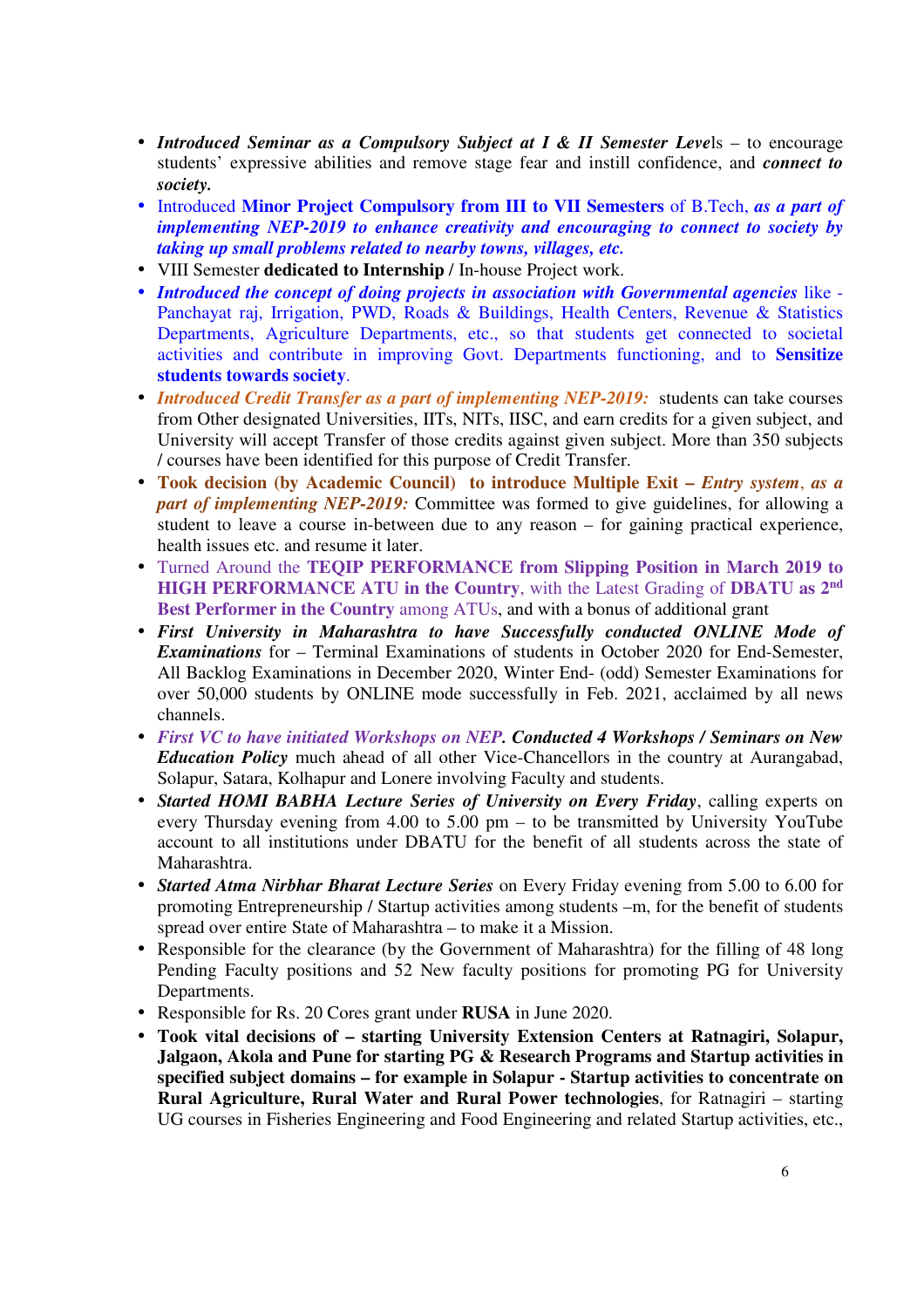for making University self-sustaining by 2035, and promote research activities across state of Maharashtra.

- Initiated Research Culture in the University by giving recognition to about 120 faculty across the state, based on AICTE guidelines, and giving recognitions to some of the Affiliated Institutions as Research Centers – based on an Independent Committee evaluation complying with AICTE/UGC norms.
- **First Time in the State of Maharashtra The Academic Council Meetings were transmitted ONLINE** through YouTube and Facebook, Truly making the Decision Making Process for the students Open and Transparent.
- **Declared all Regular Examinations Results within 40 Days by revamping of entire examination & evaluation system** – for the First Time after becoming Affiliating University.